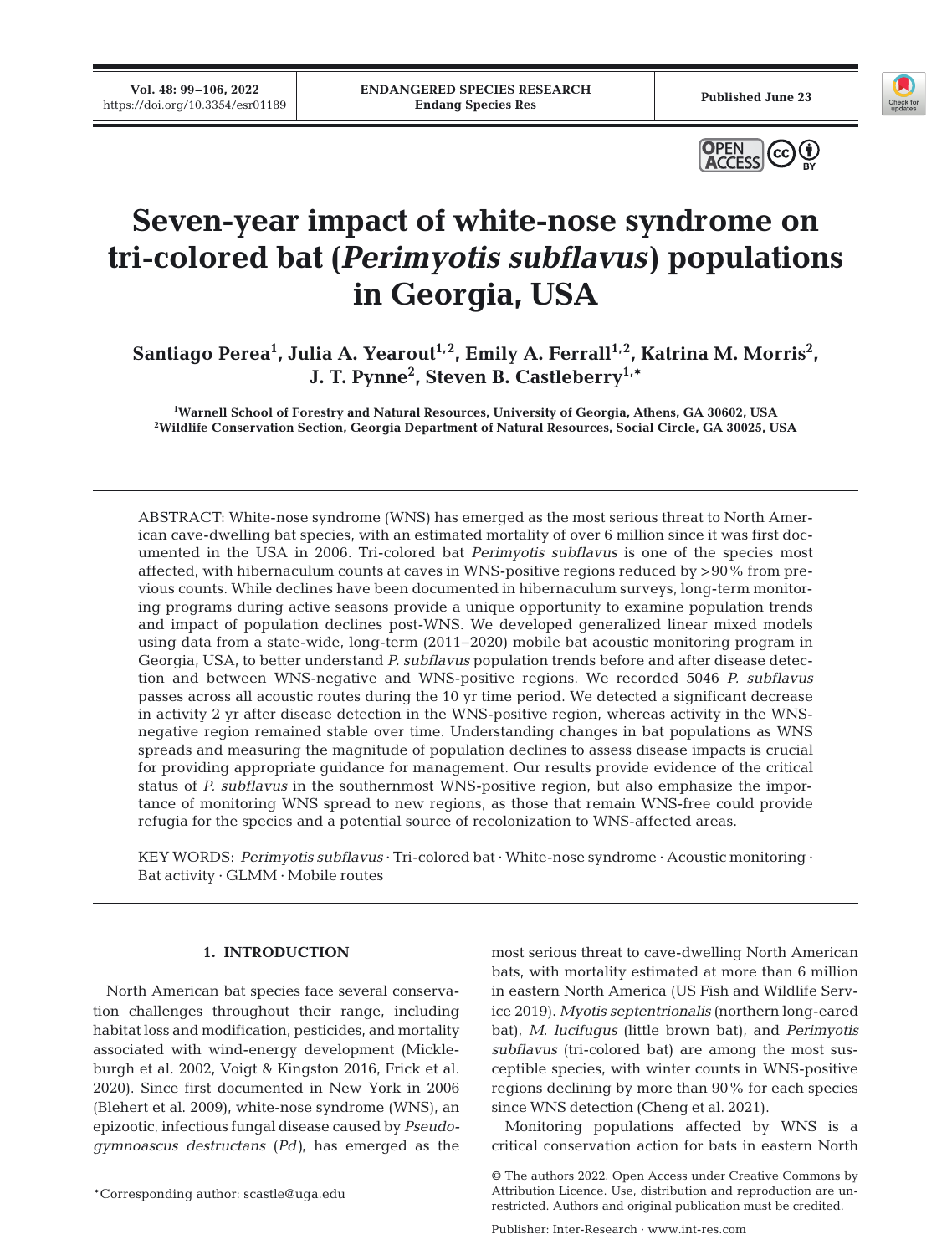America. Many studies on the effects of WNS have focused on hibernating bat surveys or detecting *Pd* on captured bats or in environmental samples (e.g. Langwig et al. 2012, Powers et al. 2015, Verant et al. 2018). However, long-term acoustic monitoring programs can be used to characterize how WNS-associated mortality and colony declines observed within hibernacula translate into activity declines outside the hibernation period (e.g. Moosman et al. 2013, Pettit & O'Keefe 2017, Nocera et al. 2019, Hicks et al. 2020, Johnson et al. 2021). Acoustic monitoring is an efficient method for collecting data at large spatial scales and can be conducted in areas where bat capture is not possible (Duffy et al. 2000, Flaquer et al. 2007, Kunz et al. 2009). In addition, the creation of standardized protocols by national programs, such as the North American Bat Monitoring Program (Loeb et al. 2015), advance the collection of large-scale data on bat foraging activity (Simonis et al. 2020). These data are important for documenting changes in activity for species threatened by wind energy or WNS (Whitby et al. 2014, Loeb et al. 2015).

*P. subflavus* is a solitary bat species that roosts in trees or buildings in summer and hibernates in trees, caves, rock crevices, mines, bridges, and culverts (Fujita & Kunz 1984, Leivers et al. 2019). It was formerly considered one of the most common and widely distributed bats in eastern North America (see Fig. 1), but is currently listed as Vulnerable by the IUCN (Solari 2018) and is being considered for listing under the US Endangered Species Act (ESA) (US Fish and Wildlife Service 2017) due to WNSrelated de clines. Presence of WNS in *P. subflavus* hibernacula has been confirmed across an estimated 59% of the total distribution (Cheng et al. 2021), and population declines have been documented throughout most of the range (Hoyt et al. 2021).

WNS was first documented in *P. subflavus* in northwestern Georgia in 2013 during hibernaculum counts, and the population subsequently experienced a significant decline (Georgia Department of Natural Resources 2020). *P. subflavus* predominately hibernates in caves in northwestern Georgia (Georgia Department of Natural Resources 2020), which is characterized by karst topography and high cave density. However, populations in the remainder of the state, which has low cave density, have not been assessed to document the full impact of WNS. Throughout the range, some *P. subflavus* individuals exhibit short- (Bisson et al. 2009, Samoray et al. 2019) or long-distance (Fraser et al. 2012) latitudinal migrations. Anecdotal information suggests that some individuals in Georgia undergo latitudinal migrations between summer areas and hibernation sites (Lutsch 2019, Samoray et al. 2019). However, the role of bat migration in spreading *Pd* between summer areas and hibernacula is not fully understood (Bernard et al. 2020). Our objective was to determine the magnitude of WNS-related population declines before and after the arrival of WNS and in areas with and without significant numbers of caves. Although *Pd* was detected in road culverts at 2 locations outside of the known WNS-affected area in the state during the study, no WNS-affected bats were observed (Georgia Department of Natural Resources 2020). Thus, we hypothesized a decline in *P. subflavus* activity in the northern region of the state after WNS was detected, but that activity would be stable across years in the southern region.

# **2. MATERIALS AND METHODS**

## **2.1. Mobile acoustic route protocols**

We used data from mobile acoustic surveys conducted by the Georgia Department of Natural Resources (GADNR) from 2011 to 2020. Surveys were conducted by GADNR biologists, federal agency biologists, and private citizens as part of a volunteerbased citizen science program. Volunteers were required to register with GADNR, have a vehicle capable of driving on secondary roads, and commit to conducting the surveys over multiple seasons. Volunteers were also required to watch an instructional training video prior to conducting surveys. Based on volunteer availability and weather conditions, some routes were not surveyed every year.

GADNR initially established mobile acoustic routes in 2011 following established protocols (Britzke & Her zog 2009, Loeb et al. 2015), adding routes throughout the study up to a total of 45 (Fig. 1). Route selection was based on long-term route accessibility, safety of surveyors and other motorists, and consideration for representing available habitat types. Roads selected for routes were primarily 2-laned secondary or tertiary roads with minimal stops. Route lengths ranged from 10 to 67 km. Surveys started 30 to 45 min after sunset, with surveyors driving 24 to 32 km  $h^{-1}$  to increase the likelihood that each bat detection was an individual bat without repeats (Roche et al. 2011).

#### **2.2. Bat acoustic sampling**

We recorded bat echolocation calls in zero-crossing format using Anabat SD1 and SD2 acoustic recording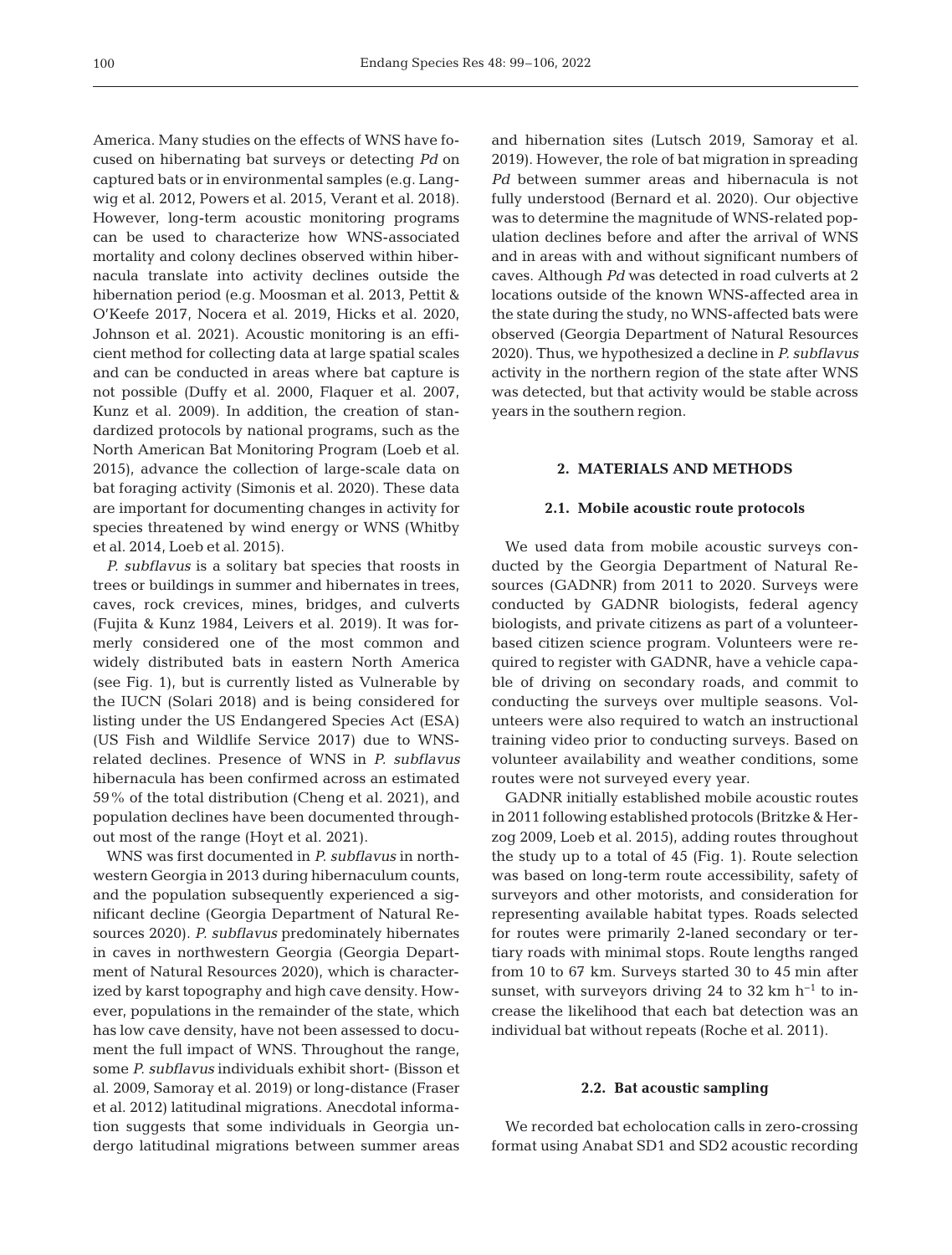

units (Titley Electronics) with omnidirectional microphones pointed straight up from the roof of a vehicle. Anabat units were calibrated each year to minimize variability in sensitivity among detectors (Larson & Hayes 2000). We set recording sensitivity to 7 (but adjusted when needed based on noise and environment throughout the route), audio division ratio to 16, and data division ratio to 8 to reduce data storage by reducing the resolution of each call (Britzke & Herzog 2009, Loeb et al. 2015). A Global Positioning System (GPS) accessory was connected to the acoustic re corder to geo-reference routes and call locations. Surveys were scheduled when the weather was forecasted to be optimal (i.e. no rain and light or minimal wind), and most were conducted twice from late May through early September. Start and end times, temperature, wind speed, and cloud cover were recorded before and after each survey. We recorded deviations to the route or survey protocol (inclement weather, prolonged periods of stopping, road closures, construction, etc.).

#### **2.3. Bat call analysis**

We used auto ID software and subsequent visual vetting to identify calls to species, as recommended by the North American Bat Monitoring Program

A

Fig. 1. Left: map of Georgia, USA, showing mobile acoustic routes surveyed for *Perimyotis subflavus* activity in whitenose syndrome (WNS-)-positive (yellow lines) and WNSnegative (green lines) regions in 2011−2020. The gray shading indicates the WNS-positive region defined in our study. Cross-hatching indicates the *Pseudogymnoascus destructans (Pd)* positive counties in the WNS-negative region. The map on the right shows the distribution of *P. subflavus* (dark gray; source: IUCN Red List Data, Solari 2018) and Georgia (black)

(NABat; Reichert et al. 2018). We first filtered out noise files using Kaleidoscope Pro 5.4.1 software (Wildlife Acoustics). We selected default filter setting parameters for bat analysis specifying a signal of interest between 8 and 120 kHz, 2 to 500 ms, and at least 2 pulses per sequence. We used the Batch function in Kaleidoscope Pro to split each sequence to a maximum duration of 10 s for standardization, and the auto classifier of Kaleidoscope Pro with a balanced sensitivity level for classification to assist the visual vetting. Subsequently, we manually analyzed all non-noise files using call structure, frequency of minimum and maximum energy, duration, and interpulse interval (O'Farrell & Gannon 1999, Russo & Jones 2002).

#### **2.4. Data analysis**

We examined trends in relative *Perimyotis subflavus* activity over 10 yr (2011−2020) between northern (WNS-positive) and southern (WNS-negative) regions of Georgia using generalized linear mixed-effects models (GLMM) in the R (R Core Team 2020) package 'glmmTMB' (Brooks et al. 2017). We quantified relative bat activity as the mean number of bat passes during the nights sampled each year divided by the length (km) of each route (passes  $km^{-1}$ ). Because bats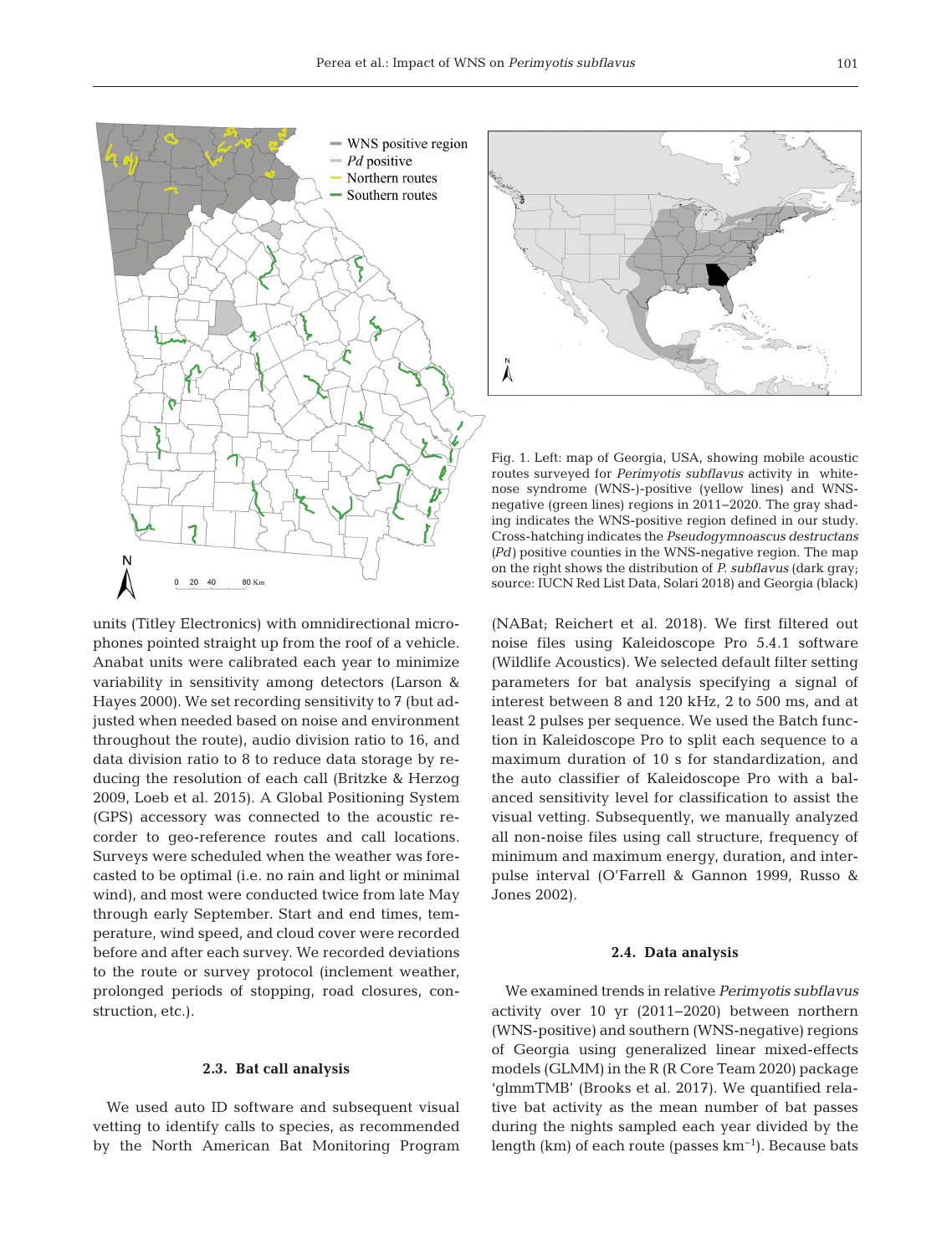| Table 1. Summary of mobile acoustic routes conducted to examine <i>Perimyotis subflavus</i> activity in Georgia, USA, 2011–2020, |
|----------------------------------------------------------------------------------------------------------------------------------|
| including number of nights sampled, total route distance $(km)$ surveyed, number of white-nose syndrome (WNS)-negative $(-)$     |
| and WNS-positive $(+)$ routes, total number of passes recorded on WNS- and WNS+ routes, and mean activity (passes $km^{-1}$ of   |
| route) in WNS- and WNS+ areas each year                                                                                          |

| Year | Nights | Total route<br>distance | WNS-<br>routes | $WNS+$<br>routes | WNS-<br>total passes | $WNS+$<br>total passes | WNS-<br>mean activity (SD) | WNS+<br>mean activity (SD) |
|------|--------|-------------------------|----------------|------------------|----------------------|------------------------|----------------------------|----------------------------|
| 2011 | 15     | 525.7                   | 11             | 4                | 230                  | 107                    | 0.76(0.62)                 | 0.63(0.27)                 |
| 2012 | 23     | 812.0                   | 10             |                  | 253                  | 189                    | 0.59(0.41)                 | 0.57(0.37)                 |
| 2013 | 24     | 1040.0                  | 9              | 7                | 274                  | 205                    | 0.44(0.34)                 | 0.56(0.38)                 |
| 2014 | 31     | 1125.5                  | 15             | 5                | 395                  | 228                    | 0.70(0.66)                 | 0.62(0.42)                 |
| 2015 | 34     | 1249.5                  | 15             | 5                | 518                  | 149                    | 0.81(0.99)                 | 0.41(0.22)                 |
| 2016 | 45     | 1671.0                  | 21             | 8                | 488                  | 130                    | 0.59(0.95)                 | 0.22(0.35)                 |
| 2017 | 43     | 1517.2                  | 19             | 10               | 560                  | 59                     | 0.94(1.42)                 | 0.10(0.07)                 |
| 2018 | 50     | 1796.75                 | 20             | 10               | 351                  | 54                     | 0.45(0.58)                 | 0.09(0.08)                 |
| 2019 | 41     | 1435.5                  | 16             | 8                | 402                  | 44                     | 0.51(0.46)                 | 0.11(0.09)                 |
| 2020 | 48     | 1731.3                  | 17             | 9                | 363                  | 47                     | 0.41(0.49)                 | 0.09(0.13)                 |

are assumed to be encountered only once along a route, our measure of relative activity can be considered an index of relative abundance (Roche et al. 2011, Braun de Torrez et al. 2017). We performed a Shapiro-Wilks test for normality and found that the response variable (relative bat activity) was not normally distributed ( $p < 0.001$ ). Therefore, we used a negative binomial distribution, which also accounts for overdispersion (Brooks et al. 2017). We included route as a random effect to account for inconsistencies due to surveyors. We created 1-county buffers adjacent to known WNS-positive counties (those in which bats were observed with lesions indicative of WNS) to define the WNS-positive and WNS-negative regions (Fig. 1). With relative activity as the response variable, we built 11 candidate models (including global and null) that included individual variables and plausible additive and interactive combinations of region (WNS-positive and WNS-negative), year, elevation, and climate variables (wind and cloud cover at the beginning of the survey, and mean temperature). We specified the WNS-negative region as the reference group. We determined mean elevation on each route using the summarize elevation tool in ArcGIS Pro 2.8.0 (Esri). We tested for correlation among continuous predictor variables using Pear-

son's correlation coefficient to ensure that highly correlated ( $r \geq 0.7$ ) variables were not included in the same model. We used Akaike's Information Criterion corrected for small sample sizes  $(AIC<sub>c</sub>)$  to calculate Akaike model weights  $(\omega_i)$  and determine the most parsimonious model(s) (Burnham & Anderson 2002). We considered models  $<$  2 AIC<sub>c</sub> units from the top model to be potentially informative. We evaluated the best-supported models for goodness-of-fit and over- and under-dispersion in the form of a QQ plot, residual plot, and a 1-sample Kolmogorov-Smirnov test using the DHARMa package (Hartig 2020) in R.

## **3. RESULTS**

We recorded a total of 5046 *Perimyotis subflavus* echolocation passes on routes from 2011 (2 yr prior to the detection of WNS in northwestern Georgia) through 2020 (Table 1). The top model explaining *P. subflavus* relative activity included the variables region (WNS-positive and WNS-negative), year, and their interaction (Table 2). No other model was within  $ΔAIC<sub>c</sub> < 2$  of the top model.

Relative activity of *P. subflavus* declined over time following WNS detection in Georgia  $(p = 0.001,$ Fig. 2, Table 3). Our analyses also indicated differences in activity between regions ( $p < 0.001$ , Table 3), beginning in 2015 and stabilizing in the WNS-positive region at values below half of pre-WNS detection activity levels between 2016 and 2020 (Fig. 2). In contrast, relative activity remained constant throughout the study in the WNS-negative region.

Table 2. Top 5 models, number of parameters (*K*), corrected Akaike's Information Criterion  $(AIC_c)$ , difference between a model and the model with the lowest  $AIC_c$  value ( $\Delta AIC_c$ ), and model weight ( $\omega_i$ ) used to predict *Perimyotis subflavus* relative activity in Georgia, USA, 2011−2020

| Model                                             |     | $K$ AIC <sub>c</sub> $\Delta AIC_c$ $\omega_i$ |         |          |
|---------------------------------------------------|-----|------------------------------------------------|---------|----------|
| $Region + Year + Region \times Year + (1) Route)$ | 6   | 1589.76                                        | 0.00    | -1       |
| Global                                            | 1.5 | 1621.35 31.59                                  |         | $\Omega$ |
| $Region + Year + (1 Route)$                       | 5   | 1622.29 32.53                                  |         | $\Omega$ |
| Year $+$ (1 Route)                                | 4   | 1631.42                                        | - 41.66 | $\Omega$ |
| Elevation $+$ (1 Route)                           | 4   | 1663.79 74.03                                  |         | $\Omega$ |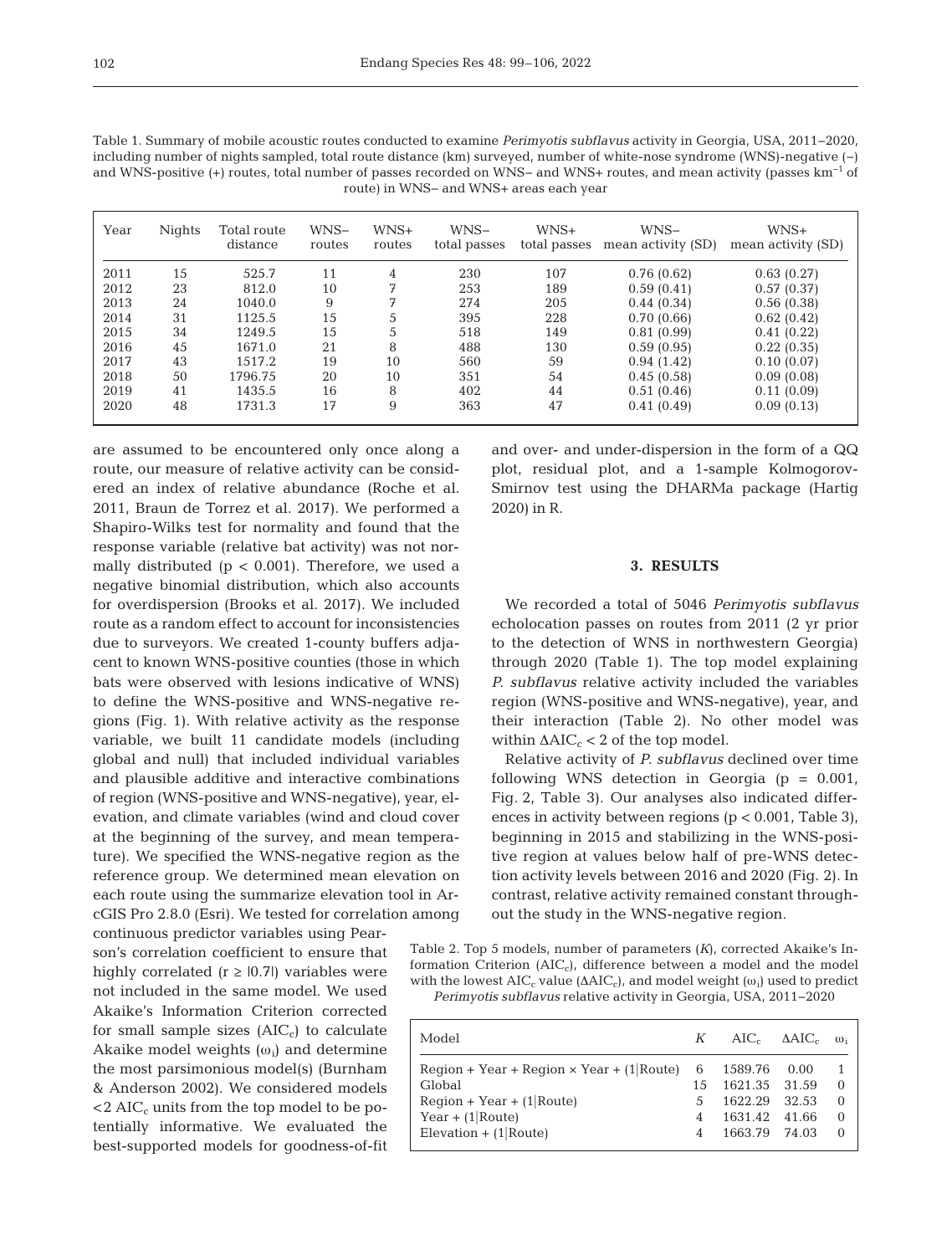

Fig. 2. Relative activity (bat passes per km of route) of *Perimyotis subflavus* determined using mobile acoustic routes for each year and region (WNS-positive [+] and WNSnegative [−]) in Georgia, USA, 2011−2020. WNS was first documented in northwestern Georgia in 2013. Density plots show the data distribution; white vertical lines: inter quartile ranges; white squares: median; black circles: mean. Note: width of plots adjusted for visualization purposes

Table 3. Parameters with estimates, SE, 95% confidence intervals (CI), *z*-values, and pvalues for top model output of *Perimyotis subflavus* relative activity in Georgia, USA, 2011−2020

| Parameter                                 |         |       |               | Estimate $SE$ CI lower CI upper $z$ |         | D                 |
|-------------------------------------------|---------|-------|---------------|-------------------------------------|---------|-------------------|
| Intercept                                 | 151.69  | 46.49 | 75.22         | 228.18                              | 3.26    | 0.001             |
| Year                                      | $-0.07$ | 0.02. | $-0.11$       | $-0.04$                             | $-3.24$ | 0.001             |
| Region WNS-positive                       | 583.22  |       | 102.95 413.89 | 752.55                              |         | $5.67 \le 0.001$  |
| Region WNS-positive $\times$ Year $-0.29$ |         |       | $0.05 -0.37$  | $-0.21$                             |         | $-5.68 \le 0.001$ |

#### **4. DISCUSSION**

The changes in *Perimyotis subflavus* acoustic activity we observed were consistent with our predictions and similar to patterns in northern WNSpositive regions of eastern North America. Previous studies found a decrease in acoustic activity following WNS detection (Ingersoll et al. 2013, Nocera et al. 2019, Deeley et al. 2021). A similar trend in population decline was reported for the federally threatened *Myotis septentrionalis* following WNS detection in the same WNS-positive region in Georgia where our study occurred (Grider 2020). Both species were abundant and widely distributed in northern Georgia prior to WNS. As observed in multiple bat species affected by WNS across eastern North America, (Ingersoll et al. 2013, Powers et al. 2015, Reynolds et al. 2016, Nocera et al. 2019, Cheng et al. 2021), our temporal and spatial analysis of relative activity suggests no signs of re covery in the WNS-positive region since the disease was de tected. Furthermore, our data indicate that *P. subflavus* populations are no longer declining, but stabilized at low densities within 3 yr of the arrival of WNS. Stabilization at low population densities following rapid initial decline is likely explained by densitydependent transmission due to the solitary hibernating behavior of *P. sub flavus* (Langwig et al. 2012).

Although relative activity de creased in the WNS-positive region following WNS detection, as we hypothesized, activity remained relatively stable during the study in the WNSnegative region. *Pd* was detected in 2 counties in the WNS-negative region in 2020, but with no signs of the disease affecting individual bats or population abundance (Georgia Department of Natural Resources 2020). Whether *Pd* will continue to spread southward or whether bats outside the current WNS-positive area will

acquire clinical disease is unknown. If populations in the southern extent of the range are not affected, that area could provide refugia and potentially function as a source to ultimately recolonize northern WNSaffected populations of *P. subflavus* and other WNSsusceptible bat species with distributions extending outside high cave density areas. Conversely, latitudinal movements from southern summer areas to northern hibernacula in WNS-positive areas (Samoray et al. 2019) could result in northern hibernacula functioning as a population sink in the long term.

We observed a time lag between initial WNS detection and significant changes in *P. subflavus* relative activity becoming evident. Although the disease was first documented in northwest Georgia in 2013 and spread across the northern part of the state during 2013 to 2014 (US Fish and Wildlife Service 2019), our results suggest that relative activity started de -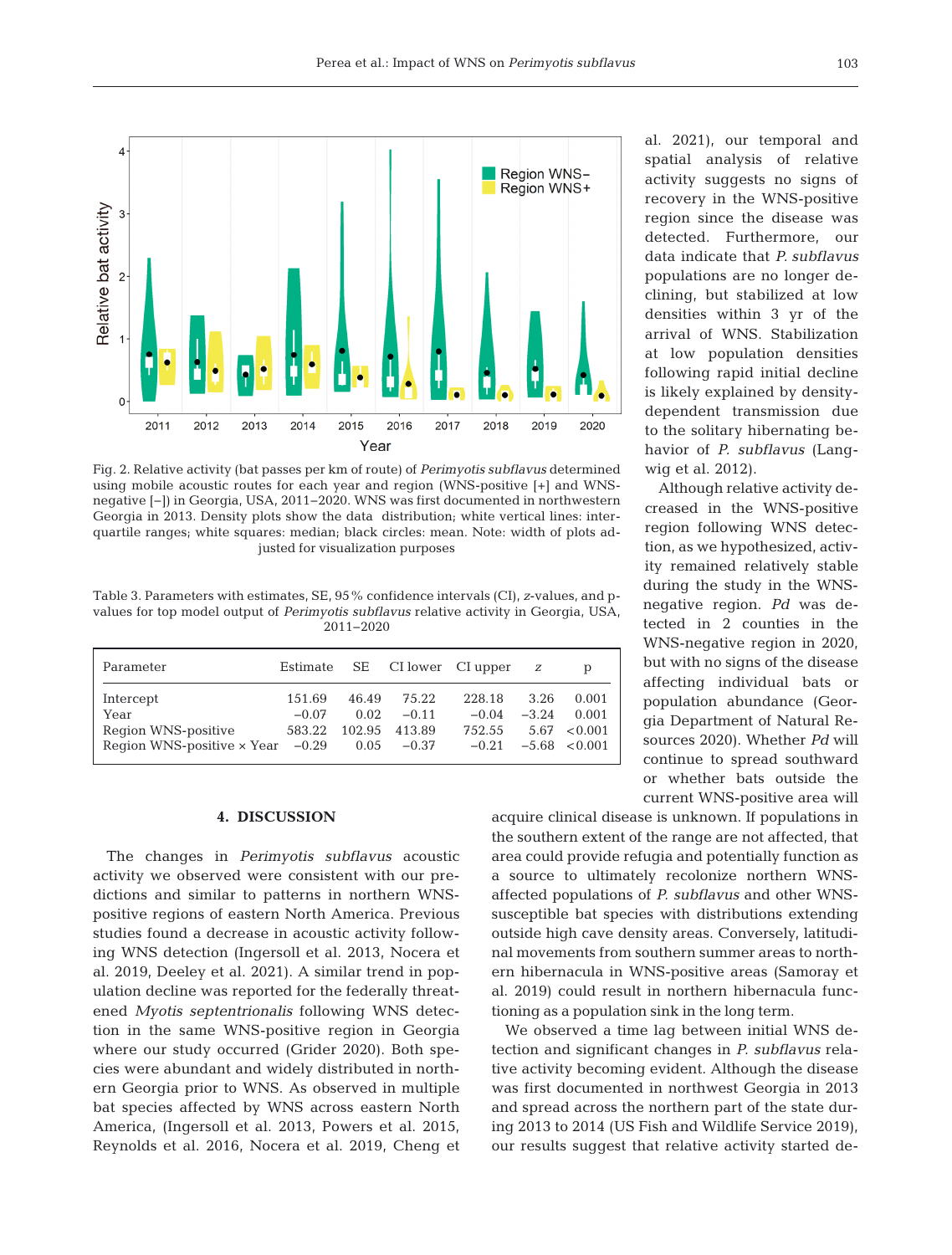clining 2 yr after WNS detection and reached a stable observed low by 2016. Similar time lags were observed in other bat species following initial detection (Reynolds et al. 2015, Nocera et al. 2020). Indeed, studies indicate that the transition from *Pd* introduction to populations showing signs of decline occurs within 1 to 5 yr, with variation among species and locations (Bernard & McCracken 2017, Frick et al. 2017, Barr et al. 2021). Based on disease progression, monitoring time lags in WNS manifestation is important for understanding how it will affect new populations and for implementing proactive management actions prior to the mass mortality characteristic of peak WNS (Bernard et al. 2019).

To date, few studies have used mobile acoustic monitoring to examine bat activity trends following disease outbreak and other mass mortality causes (Simonis et al. 2020). Stationary acoustic surveys may be more efficient than mobile acoustic surveys in sampling bat community richness and in detecting rare and/or road-avoiding species, such as bats of the genus *Myotis* (Tonos et al. 2014, Braun de Torrez et al. 2017). However, mobile acoustic surveys offer an effective way to increase the geographic scope of surveys, providing useful information on bat trends and distribution by sampling diverse habitats over large areas (Roche et al. 2011, Whitby et al. 2014, Fisher-Phelps et al. 2017). In our study, the mobile acoustic methodology used was effective in documenting changes in activity of a WNS-threatened species at a large scale across landscape conditions (Whitby et al. 2014, Loeb et al. 2015). Although volunteer-based surveys may introduce additional variability, the standardized approach, required training, and accounting for route variability in models ensured that the data were valid for making relative comparisons across temporal and spatial scales.

Our long-term study provides strong evidence of a decline in *P. subflavus* activity during summer in the WNS-positive region of Georgia since WNS detection and emphasizes the difference in activity within and outside WNS-positive regions. As not all areas within the species range are affected equally, monitoring and surveillance of unaffected areas is critical, as they could provide a refugium for the species and a potential source of recolonization to WNS-affected areas. Our results will be particularly useful considering that *P. subflavus* is currently under review for listing under the US ESA. In addition, our results exemplify the benefits of using a mobile acoustic monitoring program with volunteer participation to assess large-scale bat mortality trends for a species affected by WNS.

*Acknowledgements.* We thank the Georgia Department of Natural Resources Wildlife Conservation Section for data access, coordination, and collaboration. We thank the US Forest Service staff and volunteers who contributed their time and resources to conduct mobile acoustic surveys.

## LITERATURE CITED

- [Barr EL, Silvis A, Armstrong MP, Ford WM \(2021\) White](https://doi.org/10.1002/wsb.1215)nose syndrome and environmental correlates to landscape-scale bat presence. Wildl Soc Bull 45:410−421
- [Bernard RF, McCracken GF \(2017\) Winter behavior of bats](https://doi.org/10.1002/ece3.2772)  and the progression of white-nose syndrome in the southeastern United States. Ecol Evol 7: 1487−1496
- [Bernard RF, Evans J, Fuller NW, Reichard JD, Coleman](https://doi.org/10.1111/csp2.106)  JTH, Kocer CJ, Campbell Grant EH (2019) Different management strategies are optimal for combating disease in East Texas cave versus culvert hibernating bat populations. Conserv Sci Pract 1:e106
- [Bernard RF, Reichard JD, Coleman JTH, Blackwood JC and](https://doi.org/10.1111/csp2.220)  others (2020) Identifying research needs to inform whitenose syndrome management decisions. Conserv Sci Pract 2:e220
- [Bisson IA, Safi K, Holland RA \(2009\) Evidence for repeated](https://doi.org/10.1371/journal.pone.0007504)  independent evolution of migration in the largest family of bats. PLOS ONE 4:e7504
- Blehert DS, Hicks AC, Behr M, Meteyer CU and others (2009) Bat white-nose syndrome: an emerging fungal pathogen? Science 323:227
- [Braun de Torrez EC, Wallrichs MA, Ober HK, McCleery RA](https://doi.org/10.7717/peerj.3940)  (2017) Mobile acoustic transects miss rare bat species: implications of survey method and spatio-temporal sampling for monitoring bats. PeerJ 5:e3940
	- Britzke ER, Herzog C (2009) Using acoustic surveys to monitor population trends in bats. US Army Engineer Re search and Development Center, Vicksburg, MS
- [Brooks ME, Kristensen K, van Benthem KJ, Magnusson A](https://doi.org/10.32614/RJ-2017-066)  and others (2017) glmmTMB balances speed and flexibility among packages for zero-inflated generalized linear mixed modeling. R J 9:378-400
	- Burnham KP, Anderson DR (2002) Model selection and multimodel inference: a practical information-theoretic approach, 2nd edn. Springer, New York, NY
- [Cheng TL, Reichard JD, Coleman JTH, Weller TJ and others](https://pubmed.ncbi.nlm.nih.gov/33877716)  (2021) The scope and severity of white-nose syndrome on hibernating bats in North America. Conserv Biol 35: 1586−1597
- [Deeley S, Johnson BJ, Ford WM, Gates JE \(2021\) White-nose](https://doi.org/10.1186/s40850-021-00079-5)  syndrome-related changes to Mid-Atlantic bat communities across an urban-to-rural gradient. BMC Zool 6:12
	- Duffy AM, Lumsden LF, Caddle CR, Chick RR, Newell GR (2000) The efficacy of AnaBat ultrasonic detectors and harp traps for surveying microchiropterans in southeastern Australia. Acta Chiropt 2: 127−144
- [Fisher-Phelps M, Schwilk D, Kingston T \(2017\) Mobile](https://doi.org/10.1016/j.jaridenv.2016.10.005)  acoustic transects detect more bat activity than stationary acoustic point counts in a semi-arid and agricultural landscape. J Arid Environ 136:38-44
- [Flaquer C, Torre I, Arrizabalaga A \(2007\) Comparison of](https://doi.org/10.1644/06-MAMM-A-135R1.1)  sampling methods for inventory of bat communities. J Mammal 88:526-533
- [Fraser EE, McGuire LP, Eger JL, Longstaffe FJ, Fenton MD](https://doi.org/10.1371/journal.pone.0031419)  (2012) Evidence of latitudinal migration in tri-colored bats, *Perimyotis subflavus.* PLOS ONE 7:e31419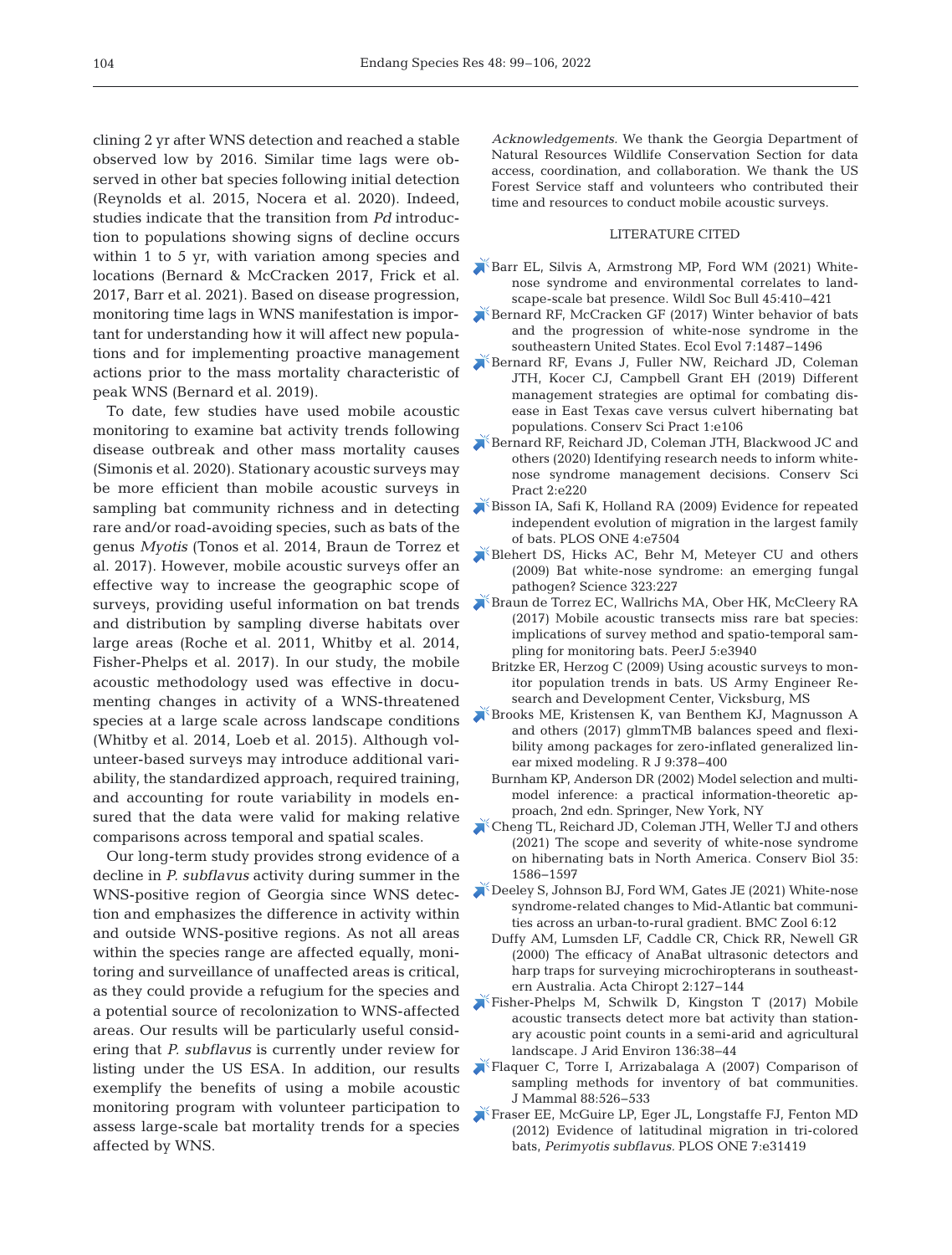- Frick WF, Cheng TL, Langwig KE, Hoyt JR and others (2017) Pathogen dynamics during invasion and establishment of white-nose syndrome explain mechanisms of host persistence. Ecology 98:624-631
- [Frick WF, Kingston T, Flanders J \(2020\) A review of the](https://doi.org/10.1111/nyas.14045)  major threats and challenges to global bat conservation. Ann N Y Acad Sci 1469:5-25
- [Fujita MS, Kunz TH \(1984\)](https://doi.org/10.2307/3504021) *Pipistrellus subflavus*. Mamm Species 228:1-6

[Georgia Department of Natural Resources \(2020\) 2020 white](https://view.publitas.com/georgia-department-of-natural-resources/white-nose-syndrome-in-georgia-2020-report/page/1)nose syndrome season survey. https: //view.publitas.com/ georgia-department-of-natural-resources/white-nosesyndrome-in-georgia-2020-report/page/1

Grider JF (2020) Summer occupancy and habitat characteristics of the northern long-eared bat in northern Georgia. PhD dissertation, University of Georgia, Athens, GA

[Hartig F \(2020\). DHARMa: Residual Diagnostics for Hierarchi](https://doi.org/10.1371/journal.pone.0241052)cal (Multi-Level / Mixed) Regression Models. R package version 0.3.3.0. http://florianhartig.github.io/DHARMa/

- Hicks LL, Schwab NA, Homyack JA, Jones JE, Maxell BA, Burkholder BO (2020) A statistical approach to whitenose syndrome surveillance monitoring using acoustic data. PLOS ONE 15:e0241052
- $\blacktriangleright$  Hoyt JR, Kilpatrick AM, Langwig KE (2021) Ecology and impacts of white-nose syndrome on bats. Nat Rev Microbiol 19: 196−210
- [Ingersoll TE, Sewall BJ, Amelon SK \(2013\) Improved analy](https://doi.org/10.1371/journal.pone.0065907)sis of long-term monitoring data demonstrates marked regional declines of bat populations in the eastern United States. PLOS ONE 8:e65907
- [Johnson C, Brown DJ, Sanders C, Stihler CW \(2021\) Long](https://doi.org/10.1002/ece3.7991)term changes in occurrence, relative abundance, and reproductive fitness of bat species in relation to arrival of White-nose Syndrome in West Virginia, USA. Ecol Evol 11: 12453−12467
	- Kunz TH, Hodgkinson R, Weise C (2009) Methods of capturing and handling bats., In:Kunz TH, Parsons S (eds) Ecological and behavioral methods for the study of bats, 2nd edn. Johns Hopkins University Press, Baltimore, MD, p 3−35
- [Langwig KE, Frick WF, Bried JT, Hicks AC, Kunz TH, Kil](https://doi.org/10.1111/j.1461-0248.2012.01829.x)patrick AM (2012) Sociality, density-dependence and microclimates determine the persistence of populations suffering from a novel fungal disease, white-nose syndrome. Ecol Lett 15: 1050−1057
	- Larson DJ, Hayes JP (2000) Variability in sensitivity of Anabat II bat detectors and a method of calibration. Acta Chiropt 2: 209−213
- [Leivers SJ, Meierhofer MB, Pierce BL, Evans JW, Morrison](https://doi.org/10.1002/ece3.5841)  ML (2019) External temperature and distance from nearest entrance influence microclimates of cave and culvertroosting tri-colored bats (*Perimyotis subflavus)*. Ecol Evol 9: 14042−14052
	- Loeb SC, Rodhouse TJ, Ellison LE, Lausen CL and others (2015) A plan for the North American Bat Monitoring Program (NABat). General Technical Report SRS-208. USDA Forest Service, Southern Research Station, Asheville, NC
	- Lutsch K (2019) Assessment of culverts and bridges as roosting habitat for *Perimyotis subflavus* (tri-colored bat) and disease transmission corridors for *Pseudogymnoascus destructans*. MSc thesis, Kennesaw State University
- [Mickleburgh SP, Hutson AM, Racey PA \(2002\) A review of](https://doi.org/10.1017/S0030605302000054)  the global conservation status of bats. Oryx 36: 18−34
- [Moosman PR, Veilleux JP, Pelton GW, Thomas HH \(2013\)](https://doi.org/10.1656/045.020.0405)  Changes in capture rates in a community of bats in New Hampshire during the progression of white-nose syndrome. Northeast Nat 20:552-558
- [Nocera T, Ford MW, Dobony C, Silvis A \(2019\) Patterns of](https://doi.org/10.1016/j.gecco.2019.e00633)  acoustical activity of bats prior to and 10 years after WNS on Fort Drum Army Installation, NY. Glob Ecol Conserv 18: e00633
- [Nocera T, Ford MW, Dobony C, Silvis A \(2020\) Temporal and](https://doi.org/10.3161/15081109ACC2020.22.1.011)  spatial changes in *Myotis lucifugus* acoustic activity before and after white-nose syndrome on Fort Drum Army Installation, New York, USA. Acta Chiropt 22: 121−134
- [O'Farrell MJ, Gannon WL \(1999\) A comparison of acoustic](https://doi.org/10.2307/1383204)  versus capture techniques for the inventory of bats. J Mammal 80:24-30
- [Pettit JL, O'Keefe JM \(2017\) Impacts of white-nose syn](https://doi.org/10.3996/102016-JFWM-077)drome observed during long-term monitoring of a Midwestern bat community. J Fish Wildl Manag 8:69-78
- [Powers KE, Reynolds RJ, Orndorff W, Ford WM, Hobson CS](https://doi.org/10.5897/JENE2015.0507)  (2015) Post-white-nose syndrome trends in Virginia's cave bats, 2008−2013. J Ecol Nat Environ 7: 113−123
	- R Core Team (2020) R: a language and environment for statistical computing. R Foundation for Statistical Computing, Vienna
- [Reichert B, Lausen C, Loeb S, Weller T and others \(2018\) A](https://doi.org/10.3133/ofr20181068)  guide to processing bat acoustic data for the North American Bat Monitoring Program (NABat). US Geol Surv Open-File Rep 2018-1068
- [Reynolds HT, Ingersoll T, Barton HA \(2015\) Modeling the](https://doi.org/10.7589/2014-06-157)  environmental growth of *Pseudogymnoascus destructans* and its impact on the white-nose syndrome epidemic. J Wildl Dis 51:318-331
- [Reynolds RJ, Powers KE, Orndorff W, Ford WM, Hobson CS](https://doi.org/10.1656/045.023.0201)  (2016) Changes in rates of capture and demographics of *Myotis septentrionalis* (northern long-eared bat) in western Virginia before and after onset of white-nose syndrome. Northeast Nat 23: 195−204
- [Roche N, Langton S, Aughney T, Russ JM, Marnell F, Lynn](https://doi.org/10.1111/j.1469-1795.2011.00470.x)  D, Catto C (2011) A car-based monitoring method reveals new information on bat populations and distributions in Ireland. Anim Conserv 14:642-651
- [Russo D, Jones G \(2002\) Identification of twenty-two bat](https://doi.org/10.1017/S0952836902001231)  species (Mammalia:Chiroptera) from Italy by analysis of time-expanded recordings of echolocation calls. J Zool 258: 91−103
- [Samoray ST, Cotham SN, Gumbert MW \(2019\) Spring migra](https://doi.org/10.1656/058.018.0302)tion behavior of a *Perimyotis subflavus* (tri-colored bat) from Tennessee. Southeast Nat 18: N16−N20
- [Simonis MC, Brown BKG, Volker B \(2020\) Mobile bat](https://doi.org/10.3161/15081109ACC2020.22.2.007)  acoustic routes indicate cavity-roosting species undergo compensatory changes in community composition following white-nose syndrome. Acta Chiropt 22:315-326
	- Solari S (2018) *Perimyotis subflavus*. The IUCN Red List of Threatened Species 2018:e.T17366A22123514
	- Tonos JM, Pauli BP, Zollner PA (2014) A comparison of the efficiency of mobile and stationary acoustic bat surveys. Proc Indiana Acad Sci 12: 103−111
- [US Fish and Wildlife Service \(2017\) 90-day finding on a peti](http://www.govinfo.gov/content/pkg/FR-2017-12-20/pdf/2017-27389.pdf)tion to list the tri-colored bat (*Perimyotis subflavus)* as threatened or endangered under the Endangered Species Act. Federal Docket No. FWS-R5-ES-2017-0011, p 60364. www.govinfo.gov/content/pkg/FR-2017-12-20/ pdf/2017-27389.pdf#page=1
- US Fish and Wildlife Service (2019) WNS fact sheet: July